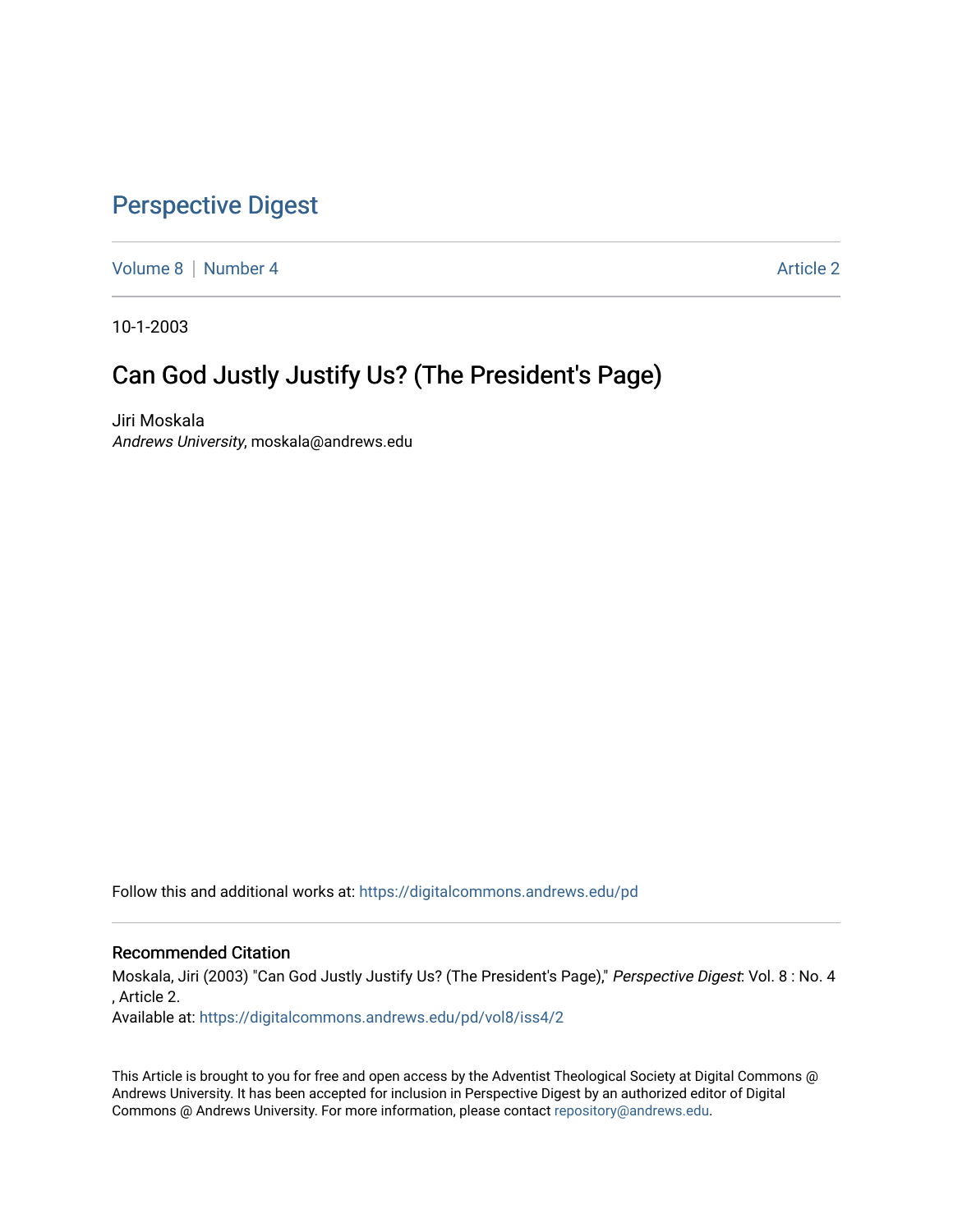Moskala: Can God Justly Justify Us? (The President's Page)

T H E P R E S I D E N T ' S P A G E



Jiri Moskala

he Book of Job opens to reveal an intense controversy between God and Satan. The issue: Does Job worship God out of disinterested love, or because of what he gets out of the relationship? Before the sons of God, who are listening, God twice insists that Job is blameless and upright; one who shuns evil (Job 1:8; 2:3).

From the beginning of this book, God is seen to be passionately on the side of his fallen creation—that's us. It is equally clear that Satan is just as passionately against us. He hates us and does everything in his power to separate us from our Creator. He even involves us in his argument against God.

The Book of Job gives a piercing insight into the key issues of that conflict that we call the "Great Controversy." What "evidence" does Satan use against us? On what basis does he build his case? To begin with, Satan is angry because God actually testifies on our behalf. So out of his storehouse of evil, but subtle, questions, he pulls a

Can God Justly Justify Us?

"doozy"-"Does Job serve God for nothing?" At first glance, the question seems directed against Job, but in reality it is Satan's backstabbing attack on God. Job can't be righteous if he serves God because of what he gets out of it. And if that is true, God really isn't just. So we can now un derstand why the main theme of the Book of Job is the justice of God.

Here's the bare question with all subterfuge stripped away: Is God just when he justifies us? Satan's question exposes his motive. To understand it better, we must look at the key word in the question, the Hebrew term chinam (literally, "out of favor"). It can be translated also as "gratis," "gratuitously," "without a reason," "for nought," "freely," "disinterestedly," "for no purpose," "in vain," "without cause." Satan's ques tion, then, can be expressed as fol lows: "Does Job serve God disinter estedly?" Or, "Does he serve God out of love?"— that is, "for nothing"? However his polemic is translated, Satan is asking whether Job serves God without "interest"—that is,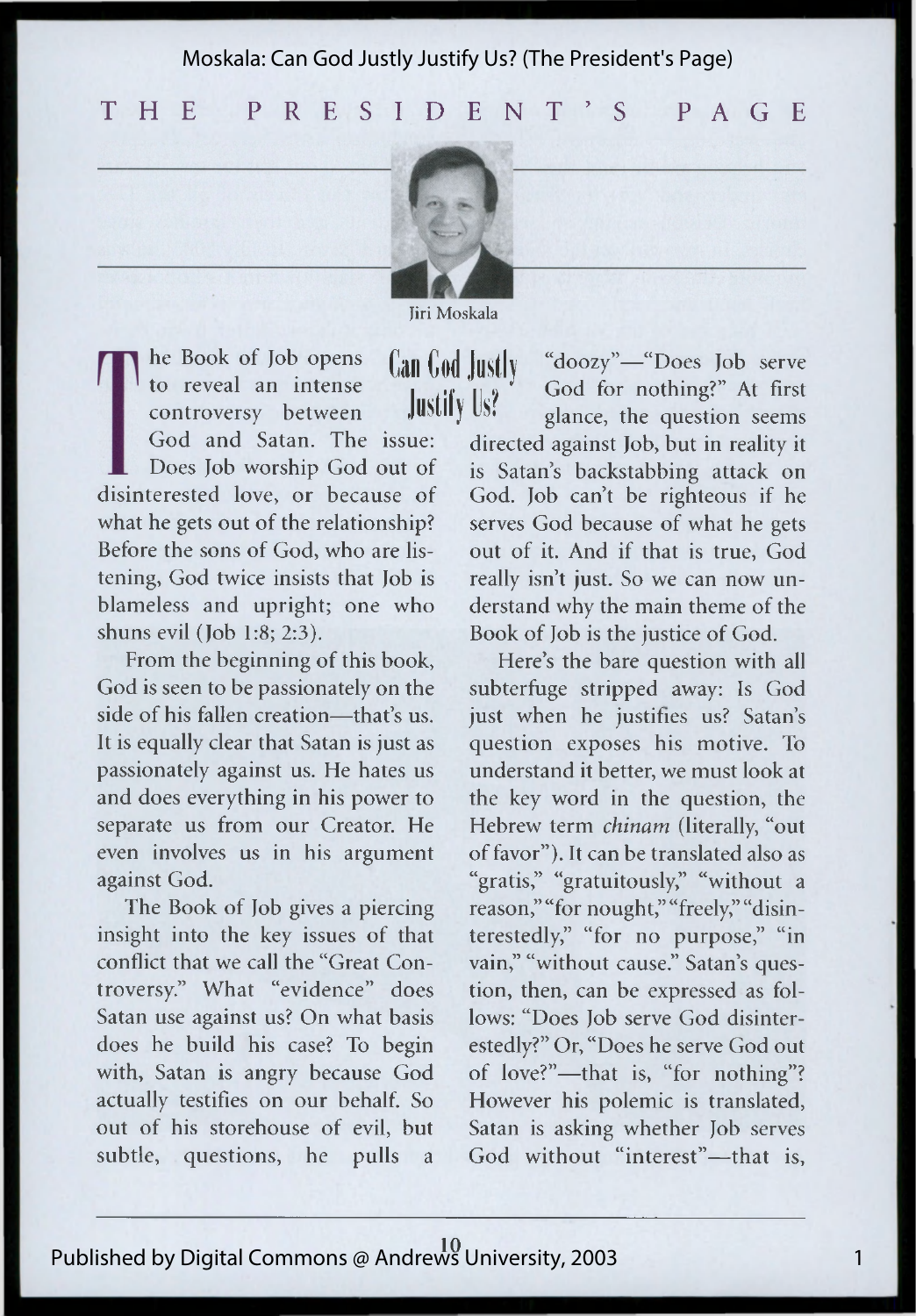without expecting, and getting, something in return.

In the broader sense, Satan claims that no one serves God unselfishly, which, according to him, is impossible. He declares that God is sur rounded by hypocrites who assert their love while really serving God only because he blesses them. It is not, Satan implies, God's goodness, kindness, beauty of character, or personality that they covet, but the many benefits and privileges they receive. In arguing thus, Satan doesn't question Job's behavior but rather his atti tude toward God. He is in effect pushing God to face "reality," namely, that people don't really love him; rather, they seek to gain something from him for selfish reasons.

Satan will never accept the possi bility that someone can serve God because of his gracious, loving qualities. He argues that God is encircled by actors. To prove it, he boldly demands that God take everything from Job, because in this way, God and onlookers alike will see Job's real attitude: "'He will surely curse you to your face!"' (Job. 1:11, NIV). Satan is telling God to remove his blessings from humans to see how they look without masks. "Take your blessings away, God, and they'll spit in your face! They'll curse you! They'll hate you! Haven't you put a hedge around Job and his household and every thing he has? You've blessed the work of his hands, so that his flocks and herds are spread throughout the land" (see Job 1:10). In today's terms, Satan is saying: "Of course, it's easy for Job to serve you, because you've put an alarm system in his home and policemen on the block. He drives a BMW, takes his family on cruises in their yacht to Alaska in the summer and the Caribbean in the winter; he sold his stocks at a profit just before the market crashed. His wife is a for mer Miss Universe and his children have graduated Summa cum Laude from Ivy League universities. Wealth, reputation, position, family— he has everything humans desire! No won der he's known for the testimonials he gives in church!"

Unintentionally, to be sure, Satan admits that our God is an awesome and wonderful dispenser of blessings! He cares for his followers, loves them, gives prosperity, and protects them. Why, then, if we serve a God of love, is Satan's question so evil? So what if he attacks our motives! Because in such situations we cannot defend ourselves. We can say all the right things, but who will believe us? Only time and difficulties— problems, per secution, suffering— will reveal who is correct— we or our accuser. Every time people attack the supposed motives of others, they put themselves on the side of Satan. If someone wants to hurt a child of God and hurt him or her badly, the "best" way to do it is to attack motives.

Difficulties have no power to cre-